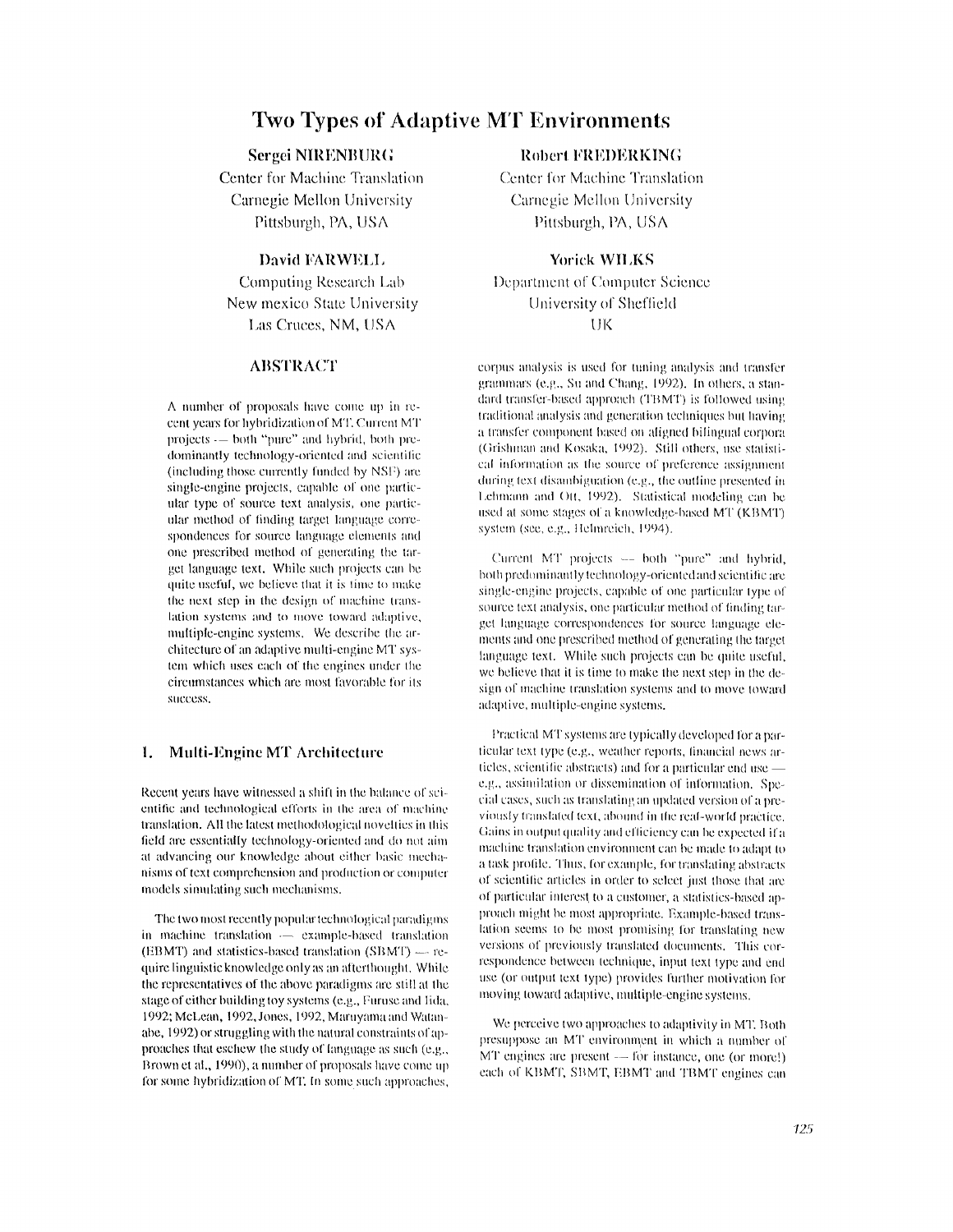be used. In one of the approaches all available engines are "unleashed" on an input text and the final output is assembled from the best text segments, irrespective of which engine produced them. We call this approach the Best Output Segment (BOS) approach. In another approach a heuristic "dispatcher" decides which of the available engines holds the highest promise for a given input text and then assigns the job to that engine. This is the Dispatcher-Based (DB) approach. The BOS approach involves more processing but allows an *a posteriori* selection of the best results. The DB approach saves cycles but relies on heuristic  $a$  priori selection of the best output. In this latter case, the quality of the dispatcher module is crucial, but additionally, the DB approach expects each of the component engines to be of rather high quality, since they would not (as is the case in the BOS approach) be "bailed out" by other engines in case of failure.

In what follows we briefly describe our first experiment with the BOS approach and discuss the requirements for the DB approach.

### $2.$ The Best Output Segment Approach to **Adaptivity**

Our BOS approach experiment was carried out for a Spanish – English translation set-up in the framework of the Pangloss MT project (Pangloss, 1994) and used three MT engines - KBMT, EBMT, and TBMT.

The KBMT engine we used was the mainline engine of the Pangloss system, a traditional KBMT environment described in some detail in (Pangloss, 1994). It was important for the BOS experiment that this engine generated an internal quality rating for each output segment it produced.

The basic idea of EBMT is simple (cf. Nagao, 1984): an input passage S is compared with the source-language "side" of a bilingual text archive, where text passages are stored with their translations into a target language (or a set of such). The "closest" match, passage S' is selected and the translation of this closest match, the passage  $T'$  is accepted as the translation of S. Our EBMT engine used a 100MB bilingual Spanish - English archive of UN official documents. In preparation for processing, the archive was aligned at the sentence level. The matching of input passages with the Spanish side of the archive was allowed to be inexact. Penalties were assessed for omitted and extra words, word occurrences in different morphological forms and differences in word order. The English string translating the best Spanish archive candidate was then found in the English sentence aligned with the Spanish sentence in which the best match candidate appeared. A Spanish - English MRD was used in determining translations of individual words inside the candidate segments. A special routine then calculated the expected quality of the resulting translation, which helped at the result integration stage of multi-engine MT system operation. Our EBMT approach is described in Nirenburg et al., 1993 and Nirenburg et al., submitted).

Our transfer system was very simple. It was based on direct lexical substitution fo English words and phrases for Spanish words and phrase, fortified with morphological analysis and synthesis modules. The process relied on a number of databases - a Spanish - English MRD, the lexicons used by the KBMT engine, a large set of user-generated bilingual glossaries as well as a gazetteer and a list of proper and organization names. The usergenerated glossaries for our experiment contained about 174,000 entries. Glossary entires contained variables to allow feature matching and indices to link the parts of phrasal entries that translated one another. For instance, the following glossary entry

absolver<1> a <dop:2> de <poss:2> promesa  $=$  =  $>$  $release <sub>1</sub> <$ dop: $2 >$  from <poss:2> promise

### can help to generate such English sentences as

I release you from your promise; He released me from my promise; You will be releasing her from her promise; etc.

In the rule above *dop* stands for "direct object pronoun" and poss for "possessive." Tables of feature correspondences were prepared to make the translation possible. Note that in many cases Spanish features and English features were quite different (notably, for verbs). The numbers in angular brackets are indices which show the morphological synthesizer which word to put in a particular form at generation time. In this experiment we used variables for the following word classes: proper names, such as individual, company and place names; numbers and the various classes of pronouns — personal, possessive, reflexive, direct object, indirect object and possessive absolute.

#### $2.1.$ **Combining Results**

The crux of the BOS method is combining results from individual engines. A chart data structure was used to combine results from the individual engines. Before the translation process, the edges of the chart were made to correspond to individual words in the input. New edges are added to the chart through the operation of the three MT engines labeled with the translation of a segment of the input string and indexed by this segment's beginning and end positions. The KBMT and EBMT engines also carried a quality score for each output element.

After all the engines finished their work it is neces-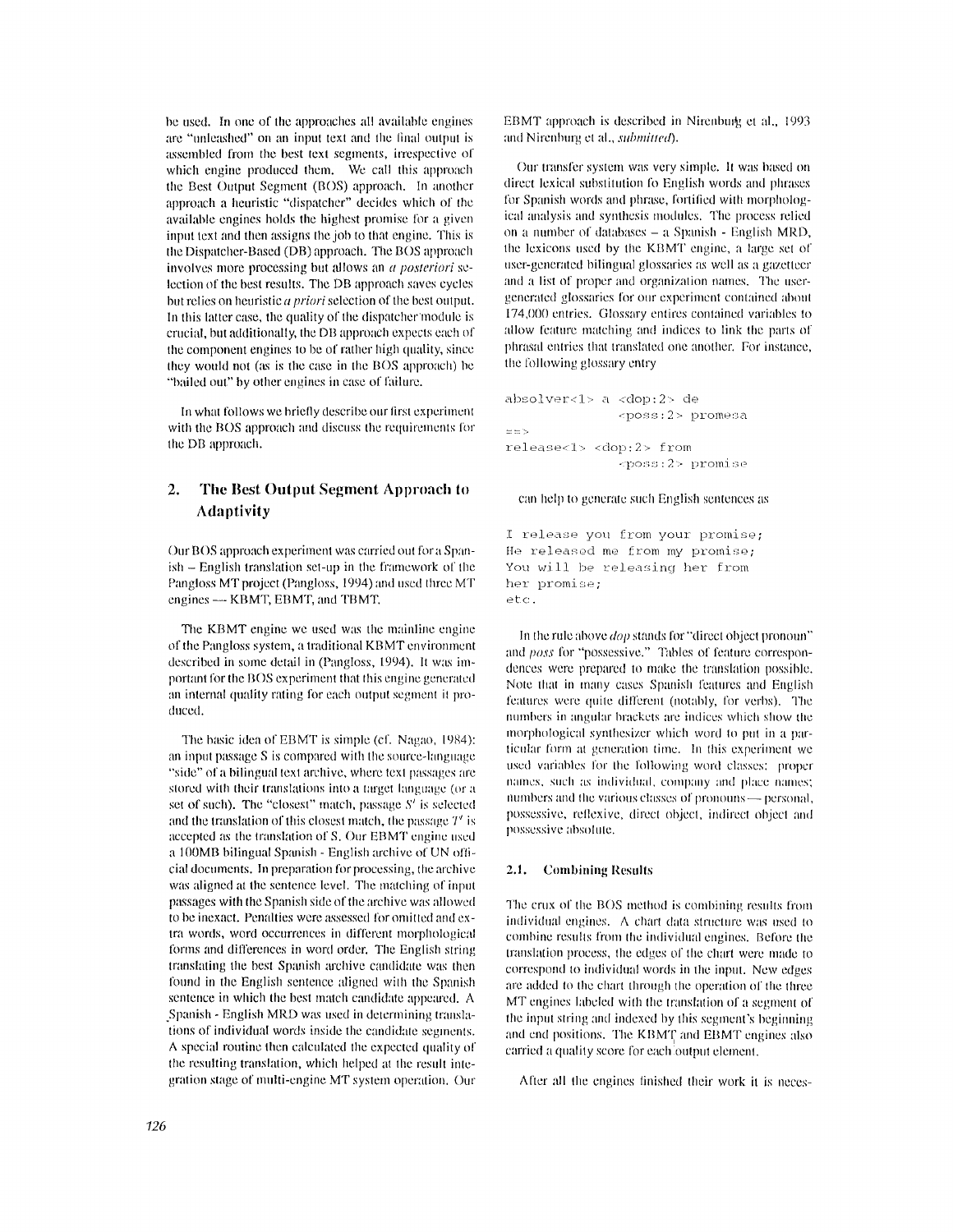sary to find the sequence of translation candidates which a) cover the input string as densely as possible (so that there is a translation for as many source text elements as possible); b) use the "best" of the available candidates.

To find the best candidates three heuristics were used  $-$  a) internal quality ratings produced by the KBMT and EBMT engines: b) static relative quality assessment of the particular engines we used and c) the length of the translation segment (the longer, the better). Enhancing the quality of these heuristics and generally finding more sophisticated ways of combining findings of individual engines is the most important direction of improvement of our BOS system.

The *chart walk* algorithm producing the final result of the BOS system used the above heuristics. The algorithm uses dynamic programming to find the optimal cover (a cover with the best cumulative score), assuming correct component quality scores. It is described in some detail and illustrated in Nirenburg and Frederking, 1994 and Frederking and Nirenburg, submitted.

# 3. The Dispatcher-Based Approach to **Adaptivity**

In this approach, a dispatcher module is used to break up the input text into segments and assign each segment to one or another of the available MT engines. Among the possible diagnostics for the dispatcher are:

- Type of translation whether the result of translation is intended for dissemination or for assimilation; whether a complete translation is needed or an abstract or even a simple categorization of a text (e.g., as a text that is important enough to be translated in its entirety).
- Availability of parallel text in a particular domain and on a particular topic. This is the crucial enabling condition for EBMT and SBMT.
- Amount of ambiguity in the source passage, both in the source language itself and vis-a-vis a target language. The smaller the degree of ambiguity, the more attractive the KBMT approach.
- Size and quality of available KBMT resources (ontology, lexicons, etc.).

The work on the dispatcher, thus, includes a) evaluating the translation context with respect to the four criteria above and b) putting together a decision mechanism which will establish the relative appropriateness of each of the available engines for treating an input passage in a given context. An additional important parameter in the operation of the dispatcher is determining the most appropriate size of input passage to be dispatched to an MT engine. Since an entire input text can be processed by a combination of MT engines, it is necessary to maximize

the expected quality of output over a variety of possible ways of "chunking" the input text for processing. This has some similarity with the chart walk in the BOS approach.

The dispatcher will use an additional set of diagnostics determined by the structure of the specific MT engine. The development of these dispatcher heuristics — in other words, how the dispatcher is to be trained (see below)  $$ is a key point of the proposed research. A preliminary analysis of these specific diagnostic heuristics, ordered by the particular engine, follows.

An additional diagnostic heuristic for SBMT inspects the frequency of occurrence of each individual input string item in the corous. The greater the frequency of the items contained in the text, the greater the likelihood that the SBMT engine will produce good quality output.

The above heuristic will also serve the EBMT engine. A heuristic useful specifically for EBMT is the amount of overlap of an input text with a document already in the source language side of the bilingual archive.

The diagnostics for the TBMT and KBMT approaches mostly check the coverages of appropriate static knowledge sources  $-$  grammars and lexicons.

The diagnostics proposed above vary in cost, both in terms of developing the procedures and in terms of their computational complexity. Relatively inexpensive are diagnostics based on recognizing individual forms or patterns in the input (e.g., checking the availability of items in a lexicon or a corpus, checking the length of segments, checking for local sequencing patterns of forms). Somewhat more expensive are diagnostics based on assignment of categories to forms. It is serendipitous, however, that the more costly diagnostics are generally related to initial stages of processing necessary in most engines. This opens a potential for interleaving the processing by individual engines with the operation of the dispatcher,

## 4. Future Work

The questions of how to optimize the combination of evidence in the BOS approach and how to train the dispatcher in the DB approach are very close to a key question in modern MT; how an MT system is to be evaluated (even as a small-scale proof of concept). We plan an experimental study to improve the procedure for the combination of evidence from the individual engines in the BOS approach, which will include a comparison of the results of our system with human judgments and subsequent modification of the system based on this feedback. We also intend to experiment with a training schedule by which the dispatcher could be trained over text samples, by trying potentially random assignments of text parts to modules and then seeing which assignment regimes produce the best results. A variant on this would be human text "tagging" by intuitions about the text type (where the human tagged it by